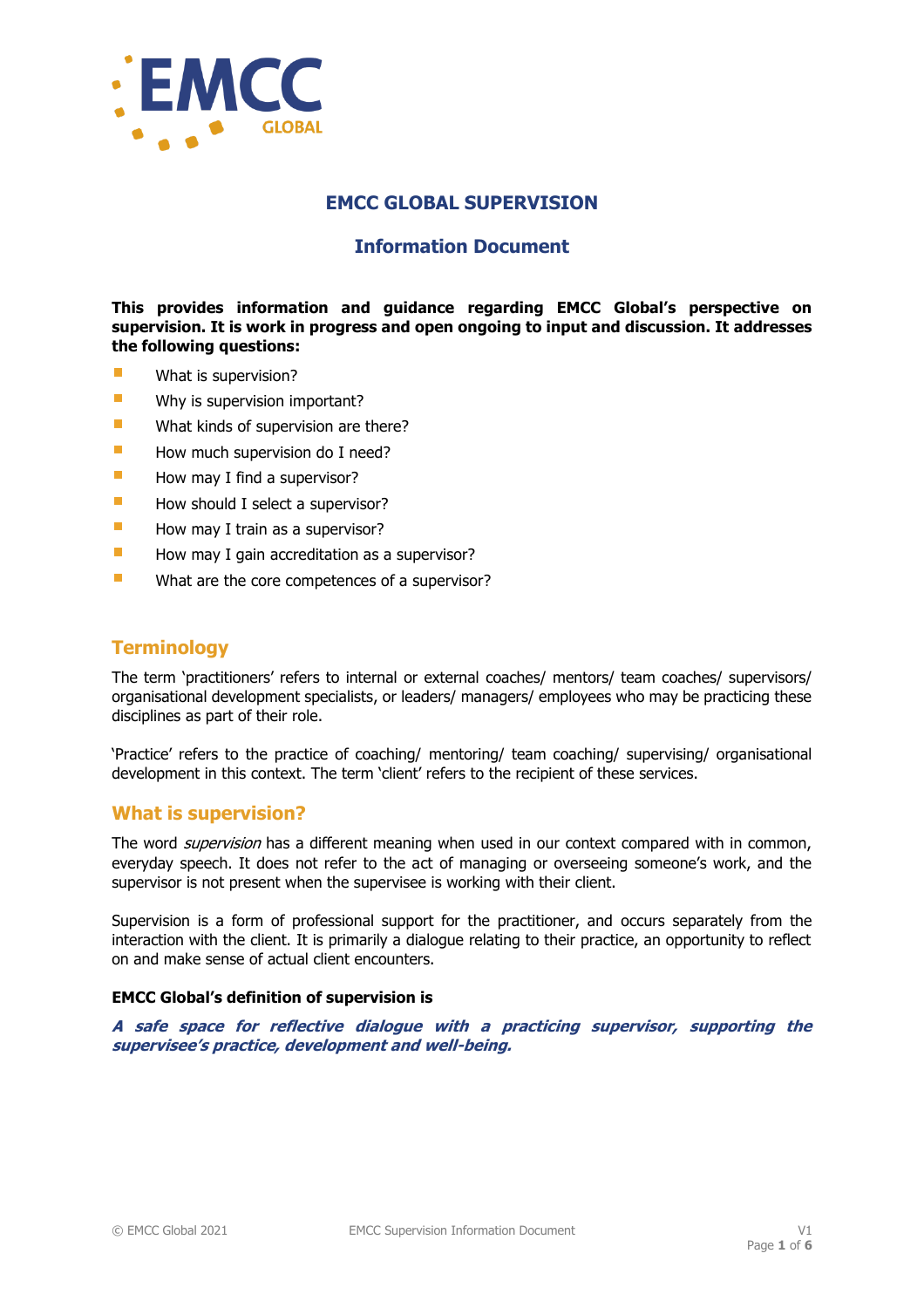### **The purpose of supervision is:**

- 1. To ensure the supervisee maintains appropriate professional standards
- 2. To facilitate the development of the supervisee's professional practice
- 3. To provide support for the supervisee's well-being

Supervision is not limited to reflection on specific client cases. Amongst other things, it can be a forum in which the supervisee

- $\overline{\phantom{a}}$ discusses ethical dilemmas
- $\overline{\phantom{a}}$ reflects on personal strengths and development areas within their range of professional competences
- $\mathcal{C}$ supports the supervisee to maintain well-being and psychological health
- $\mathcal{C}^{\mathcal{A}}$ addresses more general themes in relation to the development of their competence, capacity and professional identity
- $\overline{\phantom{a}}$ maintains a sense of perspective, viewing their practice as if 'from the balcony'
- $\Box$ explores the direction in which they wish to develop their role and professional practice
- $\mathcal{C}^{\mathcal{A}}$ develop skills as a reflective practitioner

## **Why is supervision important?**

#### **Reflective Practice**

First and foremost, supervision is a form of facilitated reflective practice; it is a reflective dialogue that is designed to ensure we are all delivering our best work in the service of our clients, their organisations and all stakeholders.

#### **Professionalisation**

Globalisation brings challenges that highlight the importance of supervision. As the definitions of practice areas like leadership, coaching, team coaching, mentoring, supervision and organisational development shift between languages, cultures, industries and geographies, and develop over time, the value of supervision increases, reinforcing a professional approach around the world.

### **Accreditation**

Accreditation supports and regulates an individual's ongoing professional practice and provides a focus for their ongoing development. A commitment to supervision is a requirement for accreditation as a practitioner.

#### **Professional Assurance**

EMCC Global believes that supervision is a requirement for professional practice, and a means by which practitioners can ensure they are acting with responsibility and accountability.

#### **Ethics and Inclusivity**

EMCC Global adopts an integrated approach. [The Supervision Framework,](https://www.emccbooks.org/product/supervision-competences) [The Global Code of Ethics](http://www.emccouncil.org/src/ultimo/models/Download/4.pdf) and [Diversity and Inclusion Declaration](https://www.emccglobal.org/quality/diversity/) sit alongside other resources that contribute to the awareness of the supervisor, whose role includes supporting the supervisee to maintain high, ethical standards in their practice, and maintain an inclusive mindset and approach.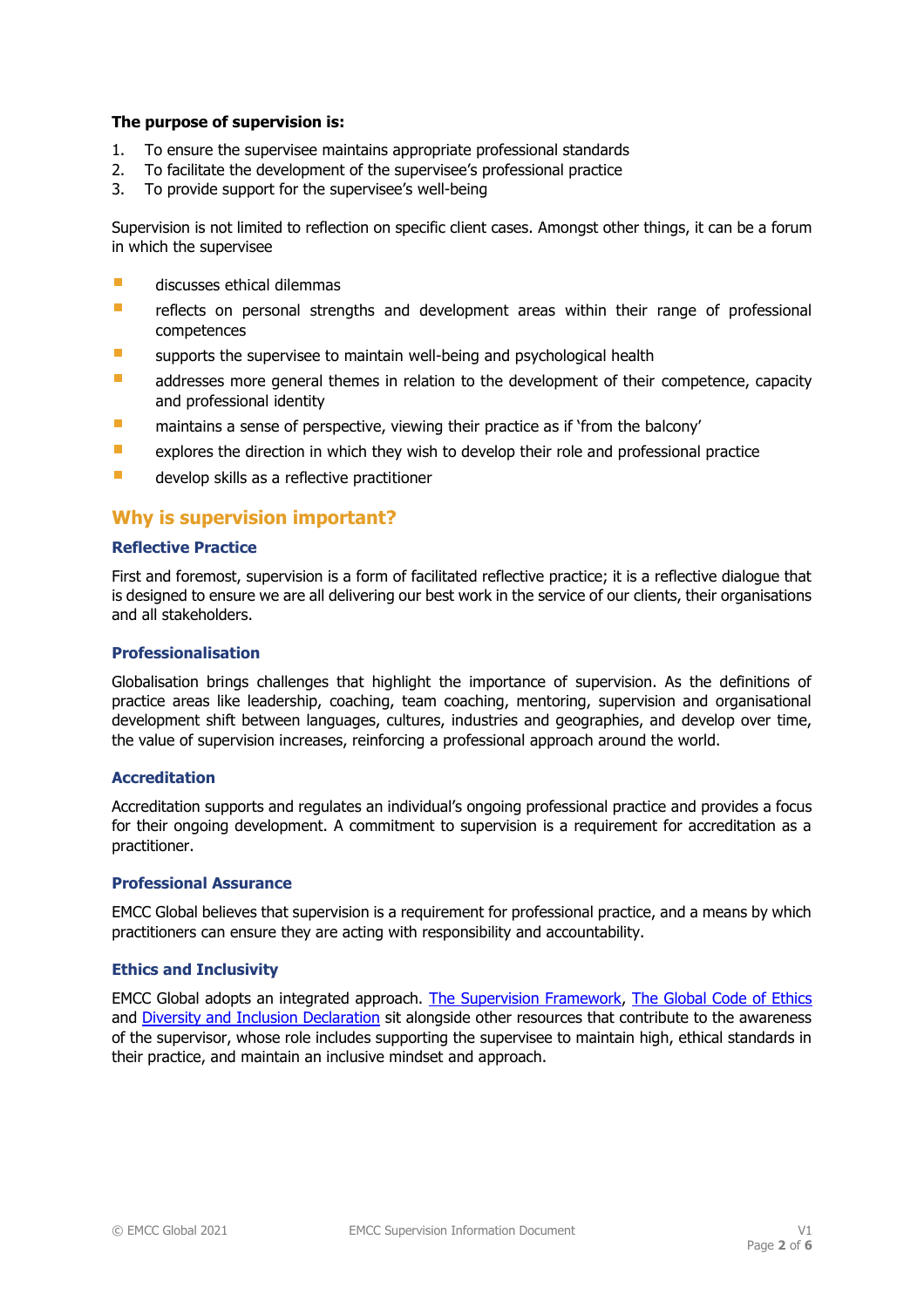# **What kinds of supervision are there?**

Whilst there are other 'kinds' of supervision, EMCC Global believes that the following comprise the three main formats.

#### **Individual Supervision**

In this process, a practicing supervisor (ideally trained and accredited) meets the supervisee on a oneto-one basis, either in person or remotely.

When working towards accreditation, e.g. Global Individual Accreditation/s, EMCC Global requires candidates to use this form of supervision because it guarantees individualised attention for the practitioner.

#### **Group Supervision**

Group Supervision occurs when there is more than one supervisee in the session and it is being led by a practicing supervisor (ideally trained and accredited).

One of the advantages of this format is that the supervisees benefit from each other's input, as well as that of the supervisor/s. The role of the supervisor is to engage the collective intelligence of the group.

### **Peer Supervision (groups)**

Peer Supervision is where the group supervises itself. The process is not led formally by a designated supervisor. Peer supervision is most effective when participants also have some training in supervision skills.

### **How much supervision do I need?**

EMCC Global believes that experienced practitioners require a minimum of four hours individual supervision per year, evenly distributed across twelve months. EMCC Global also believes that the minimum ratio of practice to supervision, for an experienced practitioner should be 35 practice hours to 1 hour of supervision received.

In the case that the practitioner is carrying out more than one form of work that requires supervision, then EMCC Global recommends that the minimum hours of supervision required per year increases from four to eight. In other words, if someone is delivering any combination of coaching, mentoring, team coaching, supervision and/or organisational development interventions, then the minimum number of hours supervision that they require is eight hours, distributed evenly across twelve months.

EMCC Global also believes that the more work a practitioner undertakes, the more they will benefit from supervision. Practitioners are encouraged to think about the type, duration, and frequency of supervision that they need to be supported in their work and context. After the minimum criteria are met, it is for the practitioner to decide, based on their unique circumstances and needs, exactly how much supervision they require to perform at their best.

## **How may I find a supervisor?**

You may wish to select a supervisor from the list of [ESIA holders.](http://www.emccouncil.org/webimages/EU/ESIA/EMCC_ESIA_award_holders.pdf) These are individuals who have been accredited as a supervisor with EMCC Global.

EMCC also accredits supervision training programmes. You also may find that one of the **ESQA** [accredited providers](https://www.emccglobal.org/accreditation/esqa/esqa-awards/) will be able to offer you names and contact details of potential supervisors.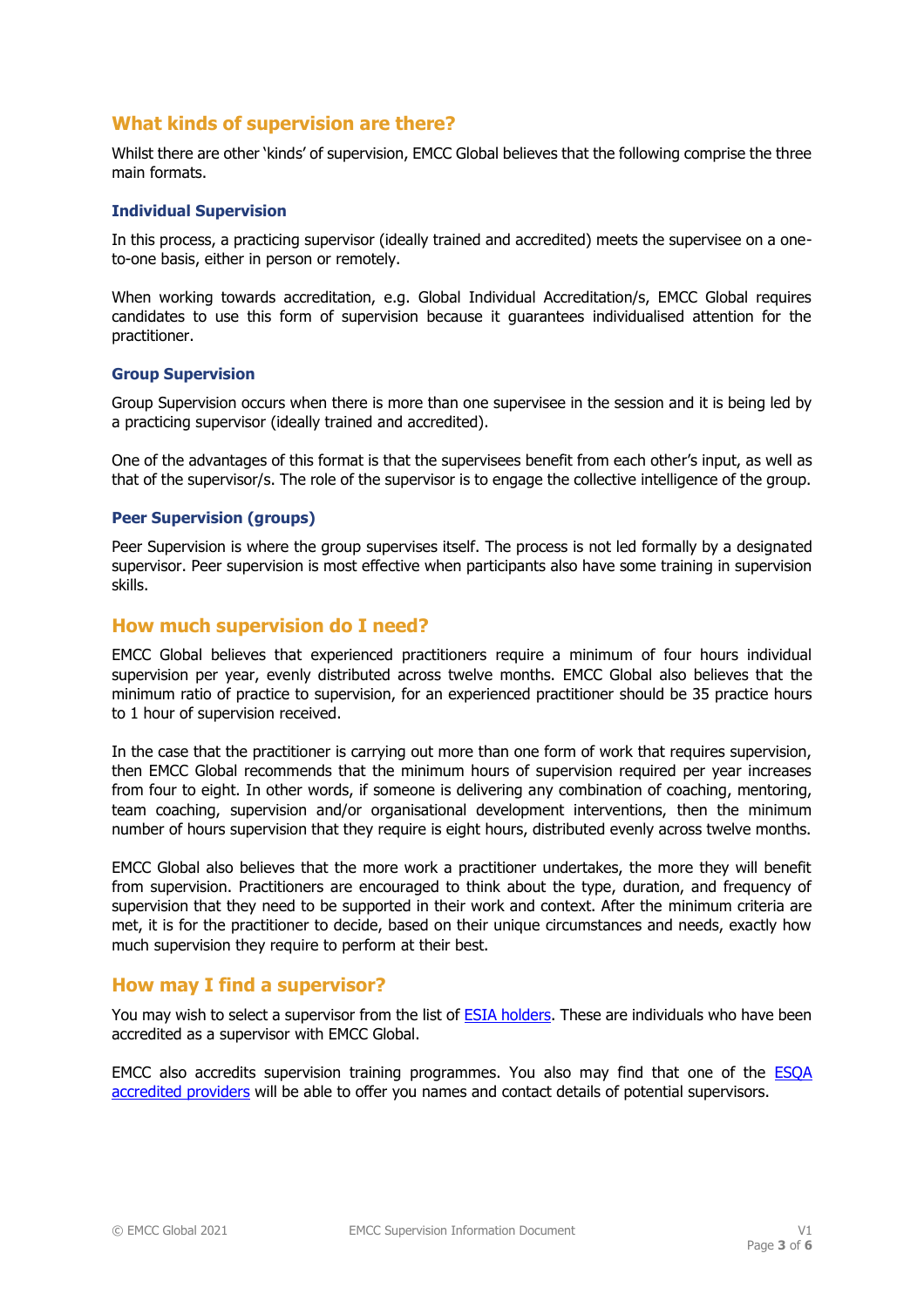## **How should I select a supervisor?**

EMCC Global recommends that you apply the following criteria in selecting a supervisor:

- $\mathcal{L}_{\mathcal{A}}$ They have experience and are accredited as a coach/mentor
- $\overline{\phantom{a}}$ They have experience of being supervised and are themselves currently supervised
- П The have had training in an accredited supervision program and are qualified as a supervisor
- $\overline{\phantom{a}}$ They can explain a theoretical framework for their own coaching / mentoring practice
- г They can explain a theoretical framework relating to supervision
- П They show commitment to continuing professional development for themselves and their supervisees
- $\mathbf{r}$ They agree to abide by the Global Code of Ethics for Coaches, Mentors and Supervisors.

EMCC also acknowledges that coach/mentor supervision is an evolving discipline and that in some countries it may be difficult for the practitioner to find a qualified supervisor who fulfils all the criteria recommended here.

In the absence of a qualified supervisor who has undergone rigorous training and accreditation, then EMCC recommends that you look for someone with long-term, extensive and relevant experience. EMCC Global therefore supports members making their own arrangements e.g. engaging psychotherapeutically qualified supervisors, supervisors accredited by other coaching organisations/ ESQA approved awarding bodies or supervisors aspiring towards EMCC accreditation.

### **How may I train as a supervisor?**

[The EMCC European Supervision Quality Award](http://www.emccouncil.org/eu/en/accreditation/esqa) (ESQA) endorses a number of supervision training programmes. Coaches and mentors interested in pursuing a supervisory career are referred to the list of ESQA [accredited providers.](https://www.emccglobal.org/accreditation/esqa/esqa-awards/)

There are other supervision training programmes which do not currently carry the ESQA award. If you are looking at these programmes, you are encouraged to find out what the ratio of taught input vs skills practice vs personal reflection is. We encourage you to select a program in which skills practice occupies a significant proportion of the total qualification time.

#### **Please note:**

Qualification refers to the level of your training. You may gain a supervision qualification on completion of a course with your preferred training provider. You may remain qualified many years after you completed this, even if you stopped practicing.

Accreditation refers to your ongoing practice, it relates to the present. Accreditation is a mechanism by which a professional body regulates quality within that profession. Accreditation with EMCC must be renewed every 5 years.

### **How may I gain accreditation as a supervisor?**

As mentioned above, the [European Supervision Individual Accreditation \(ESIA\)](http://www.emccouncil.org/eu/en/accreditation/esia) is EMCC Global's accreditation for individual supervisors.

The following criteria apply to candidates seeking ESIA:

- $\overline{\phantom{a}}$ Accreditation as a coach/mentor with EMCC at EIA Senior Practitioner Level or above
- $\mathbf{r}$ Completion of an ESQA programme or equivalent
- $\overline{\phantom{a}}$ Minimum 120 hours supervision practice experience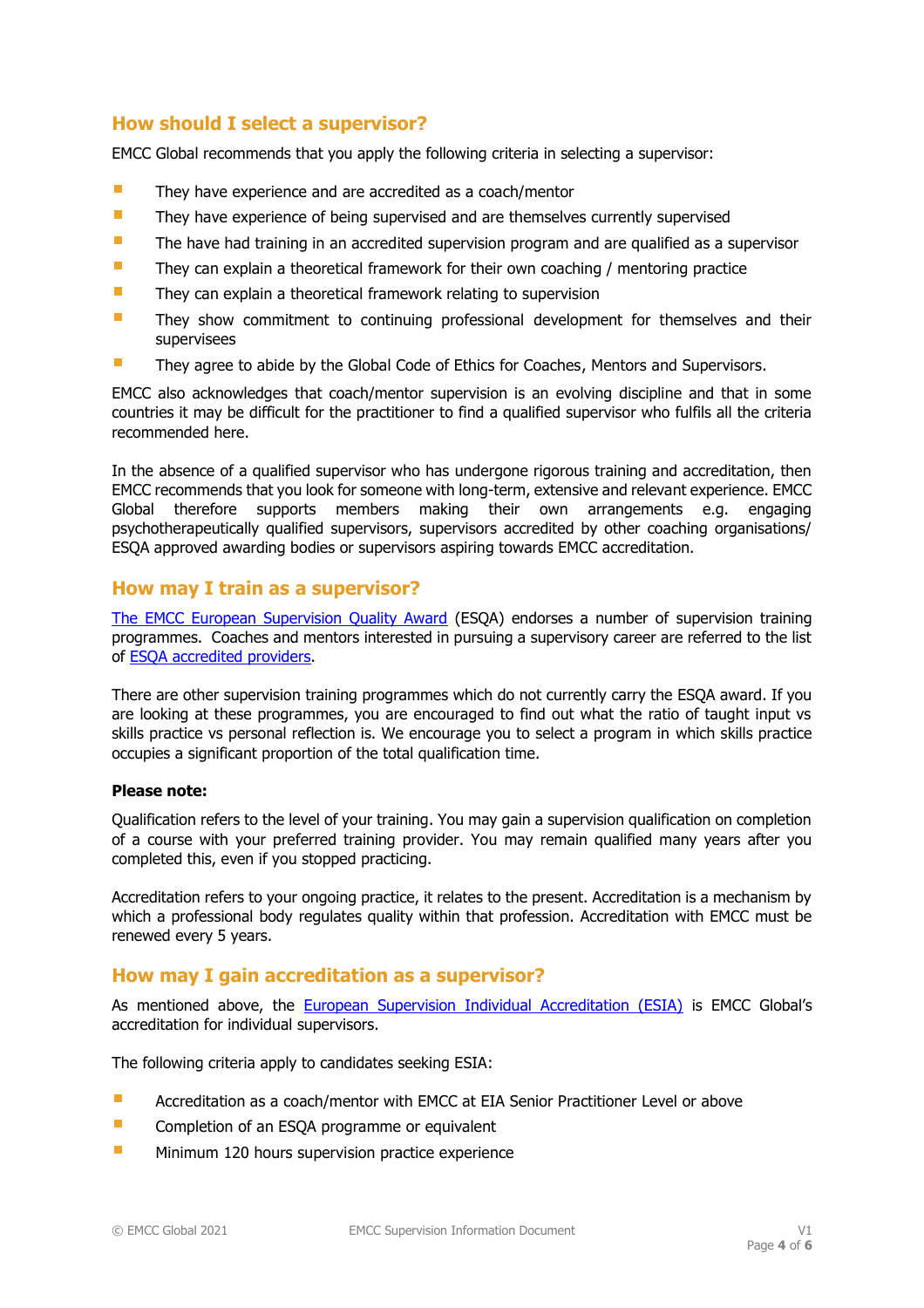- $\overline{\phantom{a}}$ Confirmation of ongoing commitment to
	- × Continuing professional development
	- Ē, Supervision of supervision
	- × Reflective practice
- П Compliance with Ethics and Diversity statements
- F Maintenance of
	- п Supervision Client Log
	- Ē. Continuing Professional Development Log
	- $\Box$ Supervision of Supervision Log
	- × Reflective Log

If you are interested in applying for this, please visit the **EMCC Global Website.** 

## **What are the core competences of a supervisor?**

EMCC Global takes the approach that competence frameworks can be helpful triggers for dialogue and debate; they can provide practitioners, trainers and assessors with valuable reference material; they act as a container for ideas and help answer the question 'what does good look like?'

At the same time, EMCC Global accepts that competence frameworks only tell part of the story, and some of the core qualities of the person cannot be captured in frameworks and definitions.

EMCC Global has a framework for supervision which has evolved based on research and feedback over the years, the full version of which can be downloaded [here.](https://www.emccbooks.org/product/supervision-competences) It contains eight core competences, as described below:

### **Contracting**

1. Manages the Supervision Contract and Process

### **The Functions of Supervision**

- 2. Facilitates Development
- 3. Provides support
- 4. Promotes Professional Standards

### **The Capacity of the Supervisor**

- 5. Self-Awareness
- 6. Relationship Awareness
- 7. Systemic Awareness

### **Working with Groups**

8. Facilitates Group Supervision

These competence headings are supported by about 40 behavioural indicators. It is not expected that every supervisor should exhibit each one of these, or treat them as a checklist. Rather, they are intended to stimulate awareness and promote understanding.